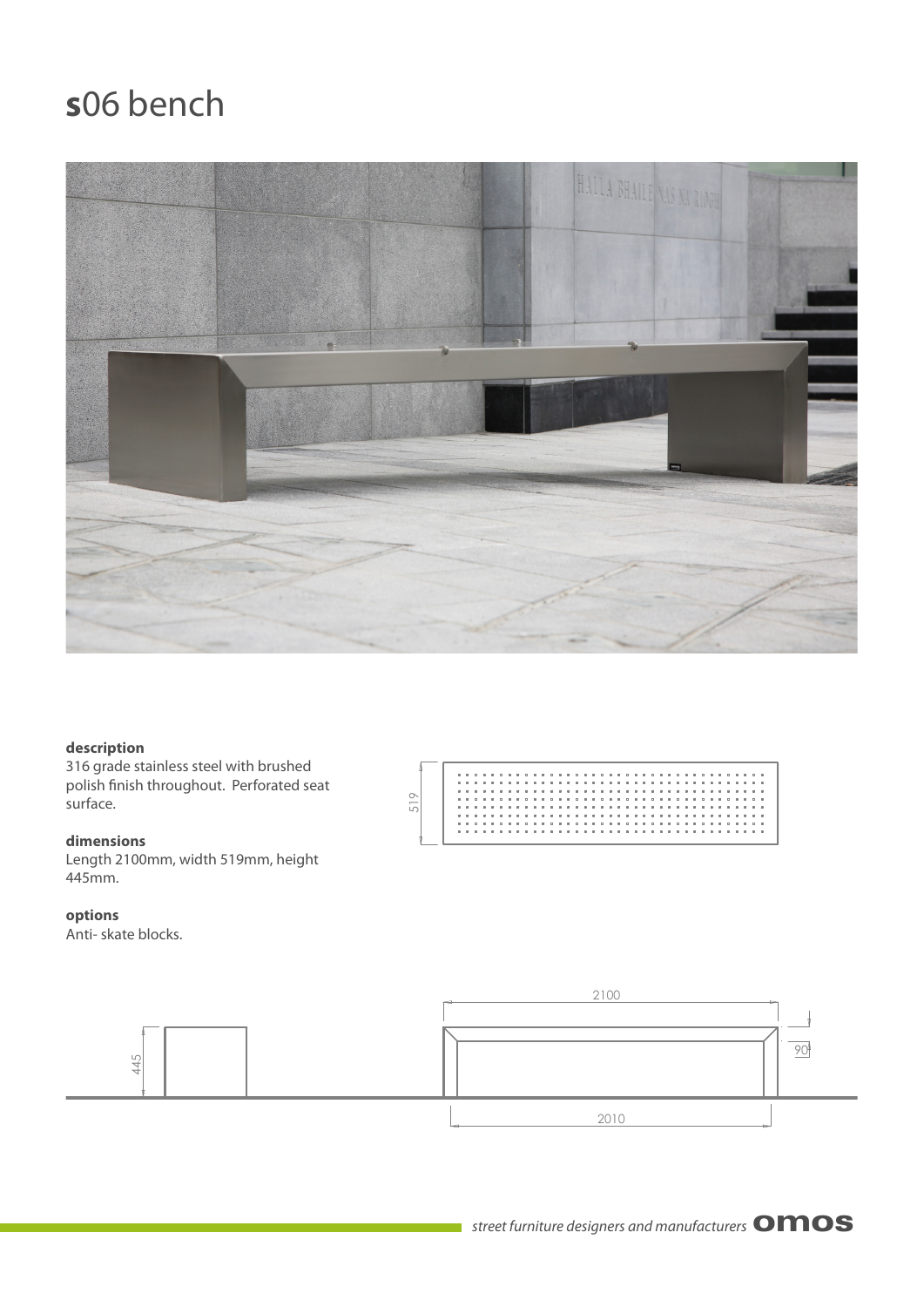# **s**06 Fixing Instructions

## **(for areas already paved)**

- **1** Determine the location for the bench. Remove the pavers and excavate two holes at centres 2010mm to minimum dimensions of L600 x W600 x D400mm. The size of the foundations may vary depending on the ground conditions.
- **2** Fill the holes with 35N20 concrete up to 15mm below the level of the underside of the pavers ensuring a good smooth surface finish.
- **3** Allow sufficient time for the concrete to set then apply a layer of dry sand/cement mix over the pad. Compact and adjust to bring this to the level of the underside of the paving.
- **4** Replace the paving slabs and ensure that they are well bedded in.
- **5** Place the bench in the desired location and mark around each end support using a non permanent chalk.
- **6** Bemove the bench then remove the fixing brackets located inside each end and place each one centrally within the chalk marks. Mark through the fixing holes.
- **7** Remove the brackets then drill through the paving slabs into the concrete pad below. Drill following fixing manufacturer's instructions to suit the chosen fixing. Use stainless steel M12 through bolts of suitable length to fix (such as Hilti HSA-R M12 x length). IMPORTANT, the depth of the hole must be sufficient to allow the fixing to be fully embedded in the concrete rather than partially in the paver and partially in the concrete.
- **8** Insert the fixings into the ground following fixing manufacturer's instructions. Reposition the brackets (turn them so the welded on M8 nuts are facing inwards),screw on the nuts and tighten down. Place the bench over the brackets and align the holes on the inside face of the legs. Insert and tighten in the M8 stainless steel button head screws (provided).





## **Foundations**

The bench can be fixed directly to a concrete slab or to concrete pads beneath paving stones. Foundations must be to engineer's



**Above,** fixing details.